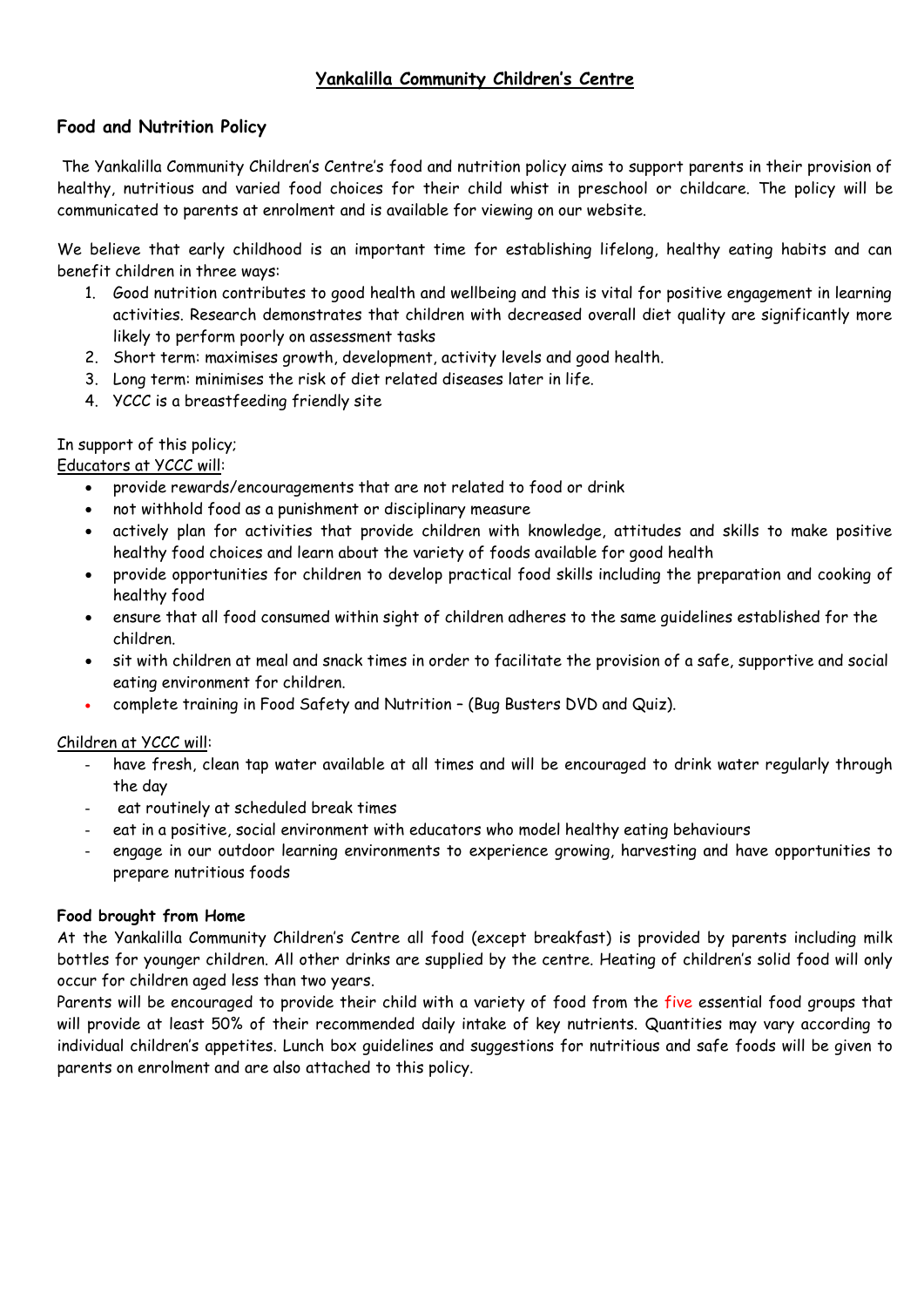Two pamphlets "Ideas to increase Essential Food Groups in the lunchbox" and "Meal and snack Ideas" are available to provide parents / caregivers with suggestions for healthier food options. The child's primary carer or preschool teacher (as appropriate) will communicate with the parent verbally if inappropriate or insufficient food comes from home on more than one occasion.

Food (fruit, bread / toast) will always be available in case of an emergency, or if children have brought insufficient appropriate food from home. Parents will be advised if their child is not eating well, or of any concerns.

## **Breakfast**

The centre will provide breakfast to all children who arrive prior to 8am. Children will be offered cereal (weetbix) with milk and /or toast spread with margarine/vegemite. They will be offered a cup of milk or water to drink. Sometimes the educators may make pancakes/waffles for breakfast as a special treat.

#### **Choking Hazards**

To make eating safer for children staff will:

- Ensure children are always seated and supervised when eating
- Never force a child to eat
- Encourage children to eat slowly and chew well
- Encourage children to feed themselves

Children of any age can choke on food. Children under 4 years are most at risk because they:

- Do not have back teeth to chew and grind food
- Are still learning to eat, chew and swallow

The following guidelines apply to children under 4 years of age:

| Type of food<br>Foods with skins           | <b>Examples</b><br>Sausages, hotdogs, frankfurts.                                                                          | How to modify to make food safer<br>Remove skins, cut lengthwise, and then into small pieces. |
|--------------------------------------------|----------------------------------------------------------------------------------------------------------------------------|-----------------------------------------------------------------------------------------------|
| Round foods                                | Grapes and cherry tomatoes.                                                                                                | Cut in half.                                                                                  |
| Foods with seeds, pips and<br>stones       | Cherries, stone fruit, olives.                                                                                             | Remove seeds, pips and stones and cut into small pieces.                                      |
| Foods that are hard, crunchy<br>or stringy | Hard fruit and vegetables such<br>as raw apple, carrot and celery.                                                         | Grate, very finely slice, cook or mash.                                                       |
|                                            | Corn chips, popcorn, nuts, and<br>hard or sticky lollies.<br>Very hard crackers that don't<br>dissolve or break up easily. | Not Permitted                                                                                 |
| Foods that are tough and<br>chewy          | Meat with gristle and bone.<br>Tough meat.                                                                                 | Remove fat, gristle and bone. Cut into small pieces.<br>Mince, shred or slow cook.            |
| Foods containing small bones               | Fish, chicken.                                                                                                             | Remove bones and cut into small pieces.                                                       |

Staff will prepare food in accordance with the above guidelines for morning fruit time **only**. Foods for lunch or afternoon snack, not supplied in accordance with the above guidelines, will be removed from the child's lunch box and returned to the parent at the end of the day. A note of explanation with the current "safe food" guidelines will be given to parents of the child.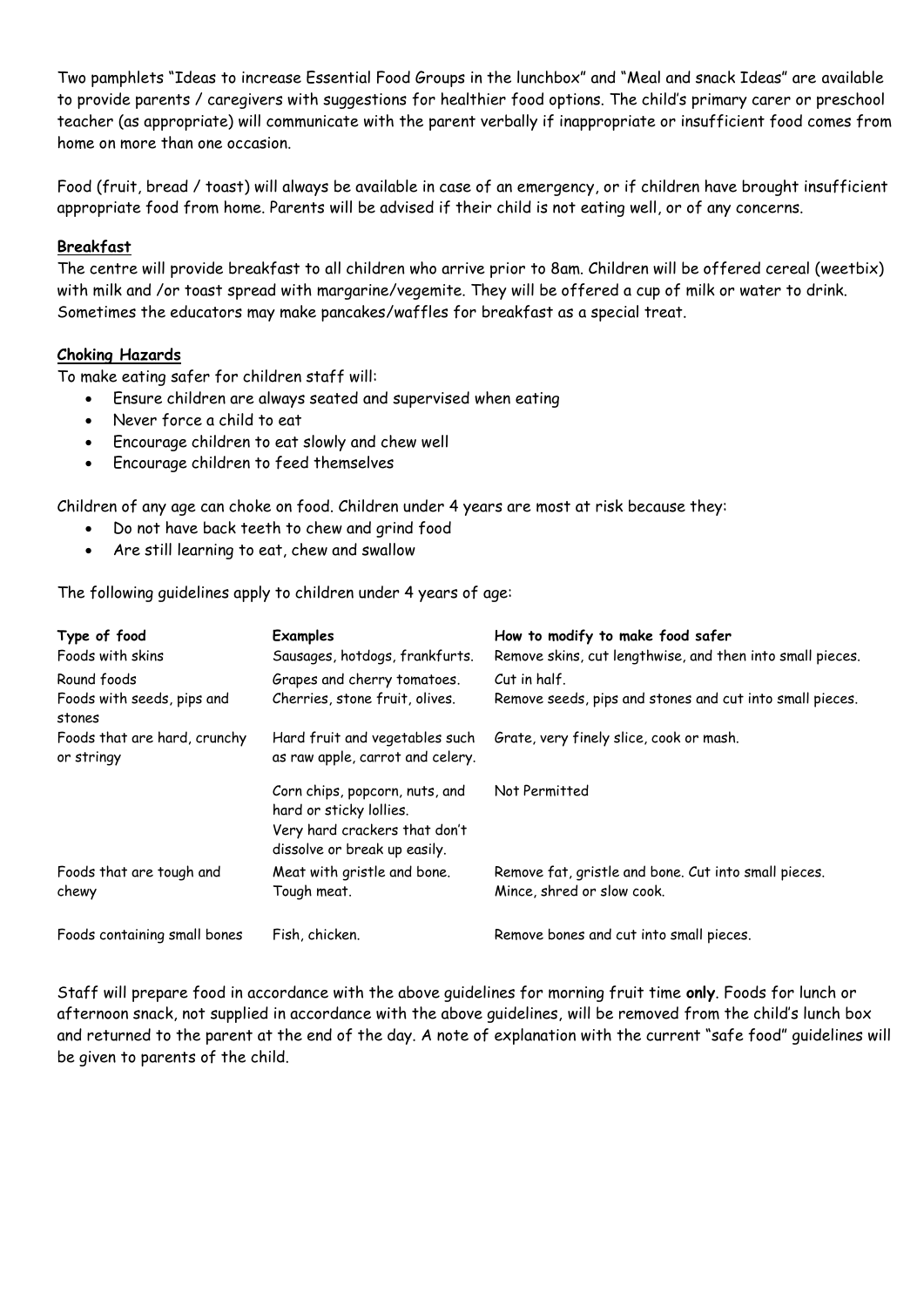# **Food Allergies and Intolerances**

When a child with a severe food allergy is enrolled at the centre, a plan specific to the child's needs will be developed and communicated to educators and the centre community and implemented for the duration of the child's enrolment.

If a child enrols who is medically diagnosed as being at risk of an anaphylactic reaction to certain foods, the Governing Council will determine if an adjustment to the Food and Nutrition policy should be made.

We currently have a child attending our service who is at risk of an anaphylactic reaction to NUTS, EGGS AND DAIRY. Governing Council has decided that YCCC will remain as a NUT AWARE centre. Consequently, parents are asked not to bring **nuts** (this includes no **Peanut Butter/ Nutella sandwiches)** into the centre.

Educators will closely supervise the child at risk of an anaphylactic reaction at all meals times and ensure the child only eats food supplied by their parents at YCCC. Children in the same "program" as the child at risk of anaphylactic reaction will wash their hands and face at the completion of the meal / snack time.

## **Special diets for non-medical reasons (cultural, religious and other reasons)**

A "special diet" declaration needs to be completed by the parent. Health professional input is not required, but will be encouraged if the staff are concerned that the diet is not nutritionally adequate as a result of the diet request.

| Time   | Meal Sessions                        |
|--------|--------------------------------------|
| 9.30am | Fruit time                           |
| 11am   | Lunch time for Joeys                 |
| 11:30  | Lunch time for Possums and Kangaroos |
| 12noon | Lunch for Kindy                      |
| 3.00pm | Child care - Afternoon snack time    |
|        |                                      |

## Children's Centre Meal Times - Approx

# **Celebrations**

The Centre celebrates many special occasions and cultural events with children, families and staff including (but not limited to) birthdays, Easter and Christmas. These events will be included in our allowance for two special events per term when treat foods are permitted Under this allowance, parents can provide a birthday cake to celebrate their child's birthday if they wish.

## **Fundraising**

The centre will review all fundraising activities to ensure they adhere to our nutrition policy guidelines.

## **Infant Feeding - birth to 12 months**

See Infant feeding Policy

# **SUITABLE FLUIDS FOR CHILDCARE OR PRESCHOOL**

## **Birth to 12 months**

- Breast milk and infant formula
- Cooled boiled water (boiling required for children up to 6 months)
- (Soy formula only under medical advice)

NB: Cows milk is not recommended for babies less than 12 months old because it has a poor source of iron and may place the infant at risk of iron deficiency. It also has high levels of protein, sodium, potassium, phosphorous, and calcium causing a high renal solute load and strain on young kidneys. Cows milk can be used in small amounts, in the preparation of foods.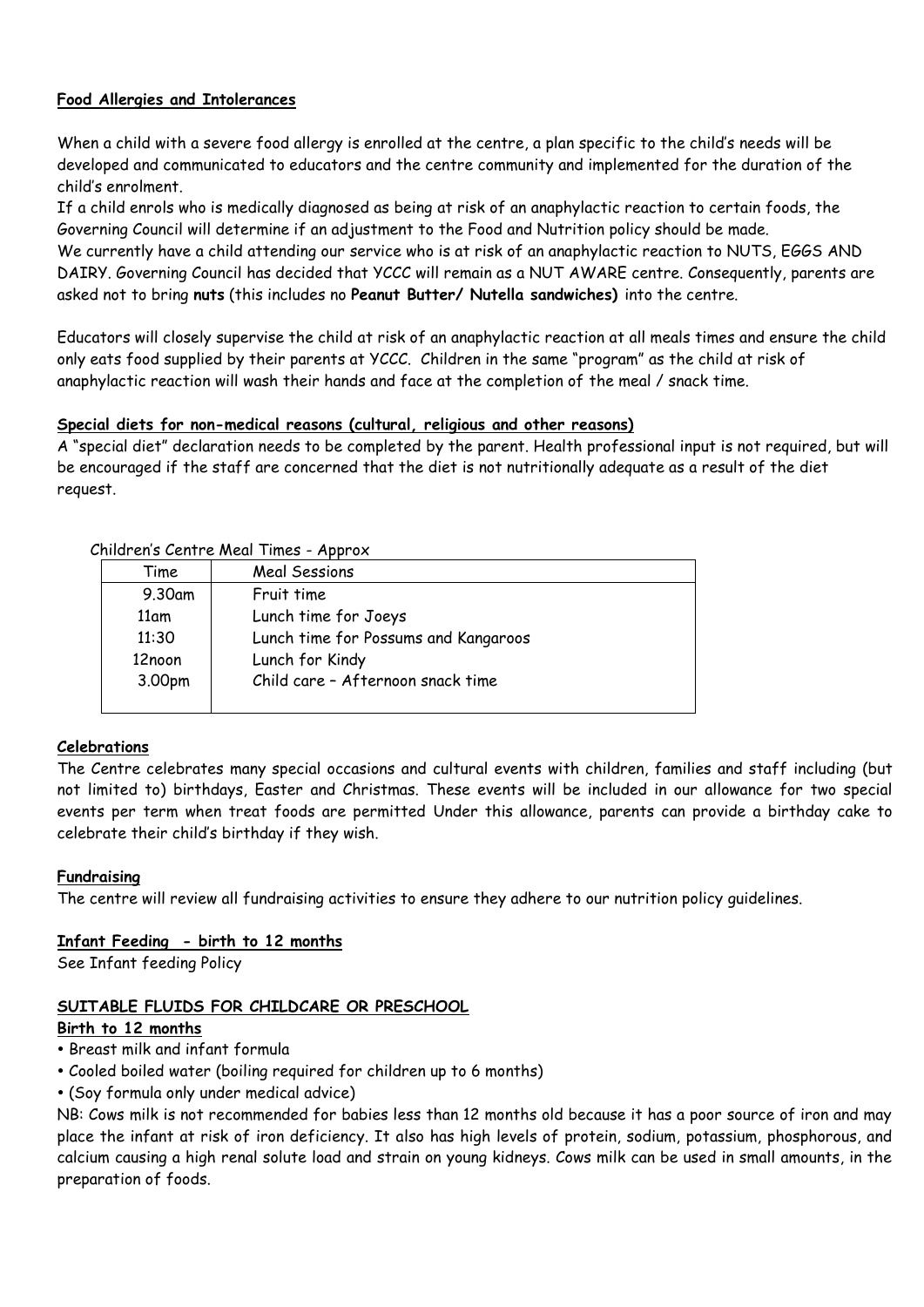# **12 – 24 months**

- Breast milk
- Cows milk (full cream)
- Water
- Soy beverage, calcium fortified (full fat)

# **2 – 5 years**

- Reduced fat milk (1 2.5% fat)
- Soy beverage, calcium fortified (full fat or reduced fat)
- Water

# **Unsuitable fluids for childcare or preschool**

- Soft drink
- Cordials
- Sweet Syrups Ribena, Delsora
- Vegetable juices
- Tea, Coffee, herbal teas
- Flavoured milk
	- Almond Milk

NB: For parents of children aged 2 and over

 Parents must pack a named drink bottle, full of water for their child to drink from when attending the Yankalilla Community Children's Centre. . (Prominent signage, reminder notes and verbal reminders will be utilised to ensure parents provide a drink bottle for their child.)

Source:

Dietry

Government of South Australia. (2008) *Right Bite Healthy Food and Drink Supply Strategy for South Australian Schools and Preschools*.

Start Right Eat Right (2010) *Training manual*

*The Department for Health: Choking risks for toddlers and young children (2011)*

Health Direct: Healthy Eating for children

Department for Education and Child Development. (2015) *Right Bite, Easy Guide to Healthy Food and Drink Supply for South Australian Schools and Preschools*.

Adopted: July 2003

Table 1: Revision Record – Started March 2018

| <b>VERSION</b> | <b>APPROVAL DATE</b> | <b>NEXT REVIEW</b> | <b>REVISION DESCRIPTION</b>                                                                 |
|----------------|----------------------|--------------------|---------------------------------------------------------------------------------------------|
|                | March 2018           | March 2020         | Policy revised in accordance with the DECD Right<br>Bite Strategy.                          |
| 1.2            | March 2020           | March 2022         | Lots of changes to the policy to simplify it so it is<br>easier for educators to implement. |
| 1.3            | March 2022           | March 2024         | Reviewed sources. Some had been renamed.                                                    |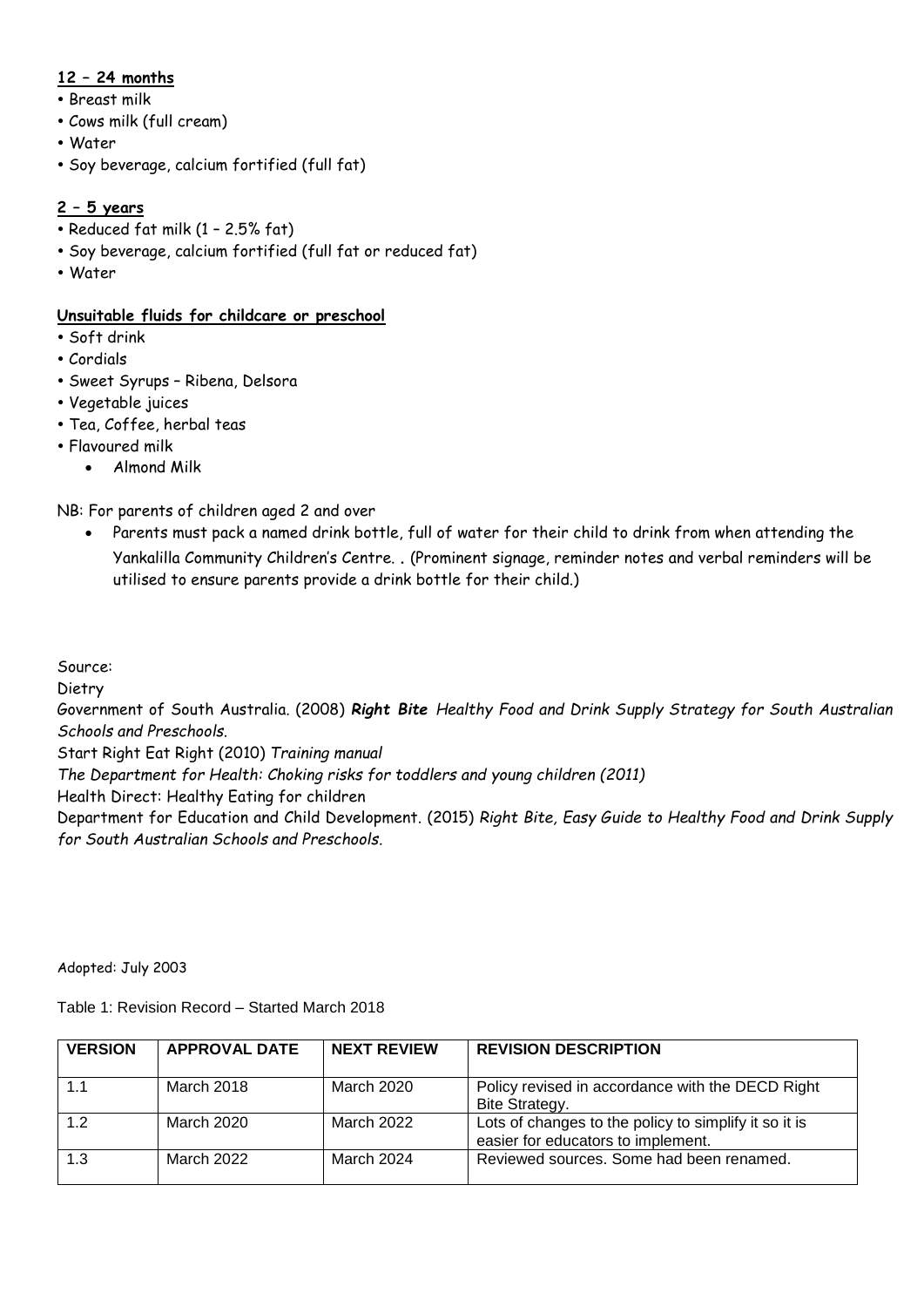# **Childcare Lunchbox Checklist – Full Day**

Use this checklist to ensure your child's lunchbox includes the **minimum** serves of food needed to meet the nutritional requirements of children while in long day care (a full day). Children's appetites may vary, so more food from the guidelines below may be provided.

| <b>Grain Foods: 2 serves</b>                                                                                                                                                                                                                                                                                                             |                                                                   |  |  |  |
|------------------------------------------------------------------------------------------------------------------------------------------------------------------------------------------------------------------------------------------------------------------------------------------------------------------------------------------|-------------------------------------------------------------------|--|--|--|
| 1 serve $=$                                                                                                                                                                                                                                                                                                                              |                                                                   |  |  |  |
| 1 slice of bread<br>$\bullet$                                                                                                                                                                                                                                                                                                            | $\cdot$ 1 wheetbix                                                |  |  |  |
| $\frac{1}{2}$ bread roll                                                                                                                                                                                                                                                                                                                 | $\cdot \frac{1}{2}$ cup cooked rice or pasta                      |  |  |  |
| $\frac{1}{2}$ cup breakfast cereal                                                                                                                                                                                                                                                                                                       | • 3 crispbread or 10 rice crackers                                |  |  |  |
|                                                                                                                                                                                                                                                                                                                                          |                                                                   |  |  |  |
| <b>Vegetables: 1 serve</b><br>1 serve $=$<br>$\frac{1}{2}$ cup cooked vegetables (on own or in dishes)<br>• 1 potato (eg: potato salad, in dishes)<br>$\bullet$<br>1 cup salad vegetables (eg: cherry tomatoes, sliced tomato, snowpeas, cucumber sticks, grated carrot,<br>$\bullet$                                                    |                                                                   |  |  |  |
| capsicum strips, coleslaw)                                                                                                                                                                                                                                                                                                               |                                                                   |  |  |  |
| May be served on their own or in sandwich                                                                                                                                                                                                                                                                                                |                                                                   |  |  |  |
| Milk and Milk Products: 2 child serves<br>1 serve $=$<br>100ml plain milk /calcium enriched soy milk<br>$\bullet$<br>15 gm cheese<br>$\bullet$<br>100gms or 1/2 cup low fat custard<br>$\bullet$<br>75g low fat yoghurt<br>$\bullet$                                                                                                     |                                                                   |  |  |  |
| <b>Meat and Substitutes: 1 child serve</b><br>1 serve $=$<br>45gm cooked weight red meat, chicken or fish<br>$\bullet$<br>1/3 cup mince, meat casserole or chickpeas<br>1 slice beef / ham                                                                                                                                               | $\cdot$ 1 egg<br>• 1/2 cup cooked legumes, baked beans or lentils |  |  |  |
| Fruit: 1/2 serve<br>(Fruit is generally eaten at fruit time)<br>1 serve $=$<br>$\frac{1}{2}$ medium piece of fruit (apple, orange, banana, rockmelon, watermelon, peach)<br>$\bullet$<br>1 small piece of fruit (eg: apricot, plum, kiwi fruit)<br>$\bullet$<br>1/2 cup stewed or canned fruit<br>2 tablespoons dried fruit<br>$\bullet$ |                                                                   |  |  |  |

Remember: Good eating habits begin in early childhood. Attitudes and habits developed in childhood often set a pattern that is carried throughout life. Good nutrition is needed for growth, optimum brain function and to build children's health and general well being.

Start Right – Eat Right Program – January 2012